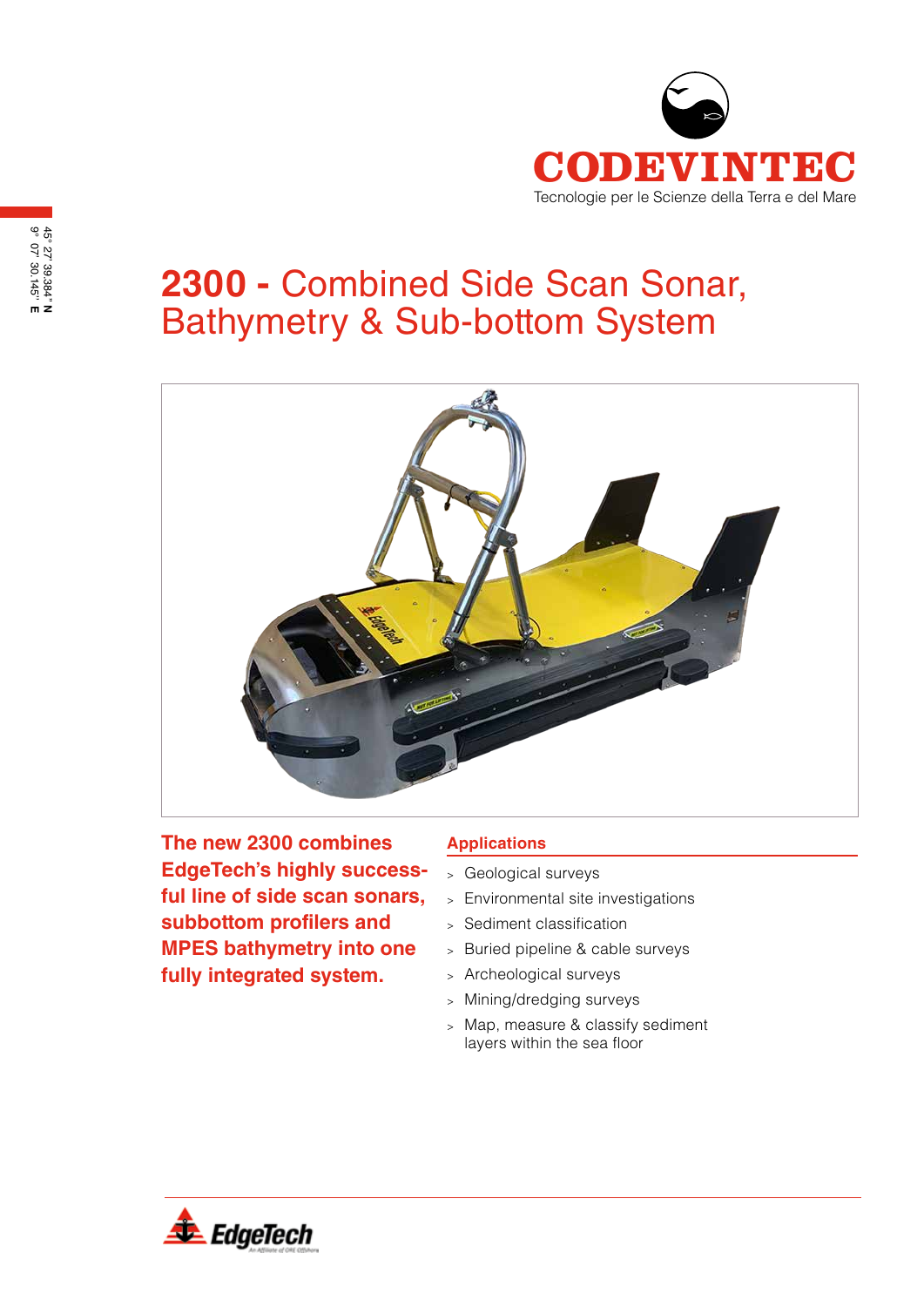

## **2300 Combined Side Scan Sonar, Bathymetry & Sub-bottom System**

The new system builds on EdgeTech's proven sonar technology in a number of ways. The system is ideal for deep water combined sonar operations and provides enhancements to traditional systems. Utilizing EdgeTech's proven Full Spectrum® CHIRP technology to provide crisp, high resolution imagery, surveyors can choose to operate any two frequencies simultaneously from the tri-frequency system.

#### **Sub-bottom profiler capabilities have been expanded on the new 2300 to include the ability to incorporate up to four low frequency transducers as part of EdgeTech's DW-106 (1-10kHz) deep penetration system.**

Coupled with that is the ability to utilize a large PVDF hydrophone array providing better sub-bottom receive sensitivity and directivity.

EdgeTech's MPES bathymetry is also available on the platform. The Multi Phase Echo Sounder (MPES) produces real-time, high resolution, three dimensional (3D) maps of the seafloor while providing co-registered simultaneous dual frequency side scan imagery system.

Additional features include a remote head USBL beacon, optional Nexus Multiplexer, a rear magnetometer shackle mount, and adjustable trim panels.

#### **Features**

- <sup>&</sup>gt; Fully integrated turnkey system
- <sup>&</sup>gt; Tri-frequency side scan sonar
- <sup>&</sup>gt; MPES Bathymetry option
- <sup>&</sup>gt; Enhanced sub-bottom profiling capabilities with multiple low frequency transducers and PVDF receiver
- <sup>&</sup>gt; Digital telemetry over single coaxial tow cable up to 6,000m
- <sup>&</sup>gt; Fiber optic cable supported for high bandwidth configurations
- <sup>&</sup>gt; Built-in heading, pitch and roll sensors





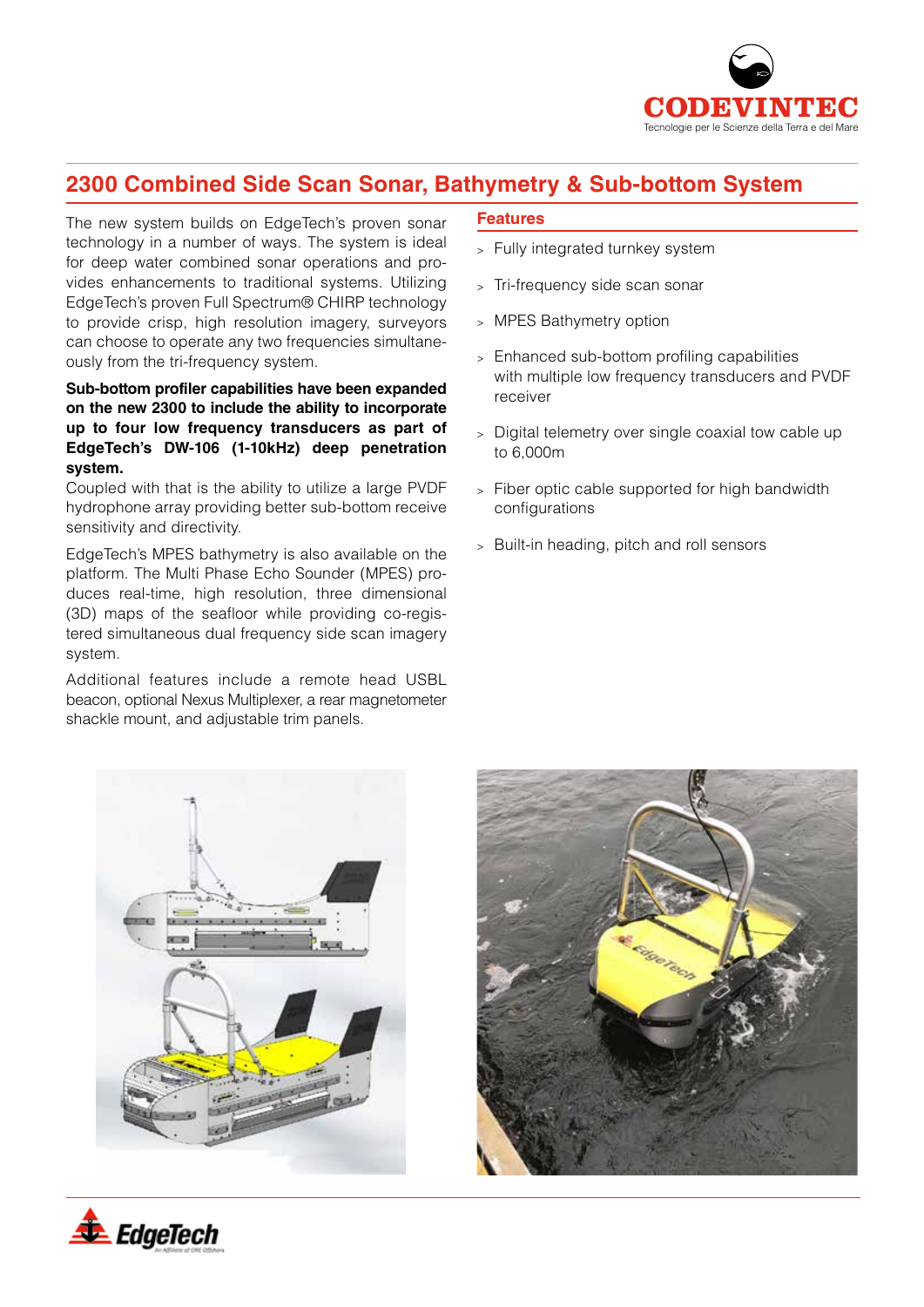

# **2300 – Key Specifications**

| <b>Side Scan Sonar</b>                       |                            | <b>Standard</b>                                                                                                                                                                                                                                                                                                |                            |
|----------------------------------------------|----------------------------|----------------------------------------------------------------------------------------------------------------------------------------------------------------------------------------------------------------------------------------------------------------------------------------------------------------|----------------------------|
| Frequency                                    |                            | Choice of either 120/410/850 kHz or 230/540/850 kHz tri-frequency<br>side scan sonar<br>* Note: Tri-frequency configurations operate any 2 frequencies simultaneously<br>on command<br>* Note: If bathymetry is desired in addition to side scan, select one of the MPES<br>Bathymetry frequencies from below. |                            |
| Operating Range (meters/side)                |                            | 120 kHz: 500 m, 230 kHz: 300 m, 410 kHz: 200 m, 540 kHz: 150 m,<br>850 kHz: 75 m                                                                                                                                                                                                                               |                            |
| Resolution Along Track                       |                            | 120 kHz: 2.4 m @ 200 m<br>230 kHz: 1.4 m @ 150 m<br>410 kHz: 0.5 m @ 100 m<br>540 kHz: 0.45 m @ 100 m<br>850 kHz: 0.15 m @ 50 m                                                                                                                                                                                |                            |
| <b>Resolution Across Track</b>               |                            | 120 kHz: 6.5 cm, 230 kHz: 3 cm, 410 kHz: 1.8 cm,<br>540 kHz: 1.5 cm, 850 kHz: 1 cm                                                                                                                                                                                                                             |                            |
| Vertical Beam Width                          |                            | $50^\circ$                                                                                                                                                                                                                                                                                                     |                            |
| <b>MPES Bathymetry</b>                       |                            |                                                                                                                                                                                                                                                                                                                |                            |
| Sonar Frequency                              | 120 kHz                    | 230 kHz                                                                                                                                                                                                                                                                                                        | 540 kHz                    |
| <b>Beamwidths</b>                            | $1.5^\circ \times 1^\circ$ | $1^\circ \times 0.7^\circ$                                                                                                                                                                                                                                                                                     | $1^\circ \times 0.5^\circ$ |
| Max Optimal Operating<br>Depth Below Towfish | 150 m                      | 100 <sub>m</sub>                                                                                                                                                                                                                                                                                               | 50 m                       |
| Max Swath Width                              | 550 m                      | 400 m                                                                                                                                                                                                                                                                                                          | 200 m                      |
| Sounding Patterns                            |                            | Equidistant and Equiangular                                                                                                                                                                                                                                                                                    |                            |
| <b>Sub-Bottom Profiler</b>                   |                            | 4 X DW 106                                                                                                                                                                                                                                                                                                     |                            |
| Frequency Band                               |                            | 1-10 kHz                                                                                                                                                                                                                                                                                                       |                            |
| Resolution                                   |                            | $10 - 30$ cm                                                                                                                                                                                                                                                                                                   |                            |
| Penetration in coarse sand                   |                            | 18 <sub>m</sub>                                                                                                                                                                                                                                                                                                |                            |
| Penetration in clay                          |                            | 180 m                                                                                                                                                                                                                                                                                                          |                            |
| <b>Towfish</b>                               |                            |                                                                                                                                                                                                                                                                                                                |                            |
| Length                                       |                            | 81" (205.9 cm)                                                                                                                                                                                                                                                                                                 |                            |
| Width                                        |                            | 32.17" (81.7 cm)                                                                                                                                                                                                                                                                                               |                            |
| Height                                       |                            | 20" (50.8 cm - without fins) 30" (76.3 cm - with rear fins)                                                                                                                                                                                                                                                    |                            |
| Weight in Air                                |                            | 1100 lbs (449 kg)                                                                                                                                                                                                                                                                                              |                            |
| Weight in Water                              |                            | 650 lb (272 kg)                                                                                                                                                                                                                                                                                                |                            |
|                                              |                            |                                                                                                                                                                                                                                                                                                                |                            |

Maximum Water Depth 2000 meters standard